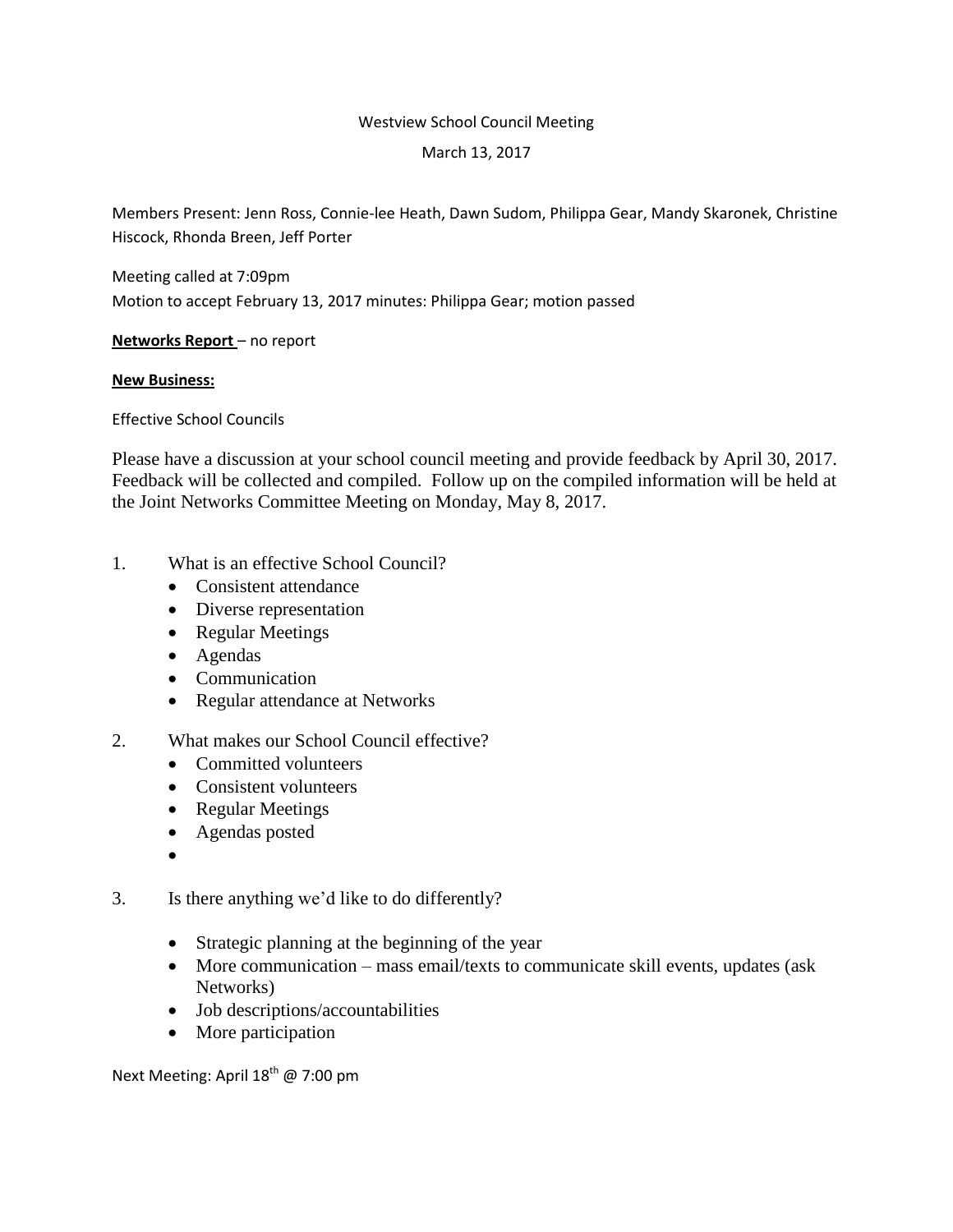## Westview School Parents Association Meeting March 13<sup>th</sup>, 2017 **Motion to accept February 13, 2017 minutes:** Philippa Gear; motion passed

## **Treasurers Report**

Playground: \$26 961.94 Casino: \$66 850.68 Regular: \$3 133.85

#### **Requests for Funding**

Requestor: Dawn Sudom

- EDUPanel LED an illuminated area technology (similar to a light table) 19.5" X 26.3"
- Spectrum Light and Color Discovery Kit investigate color, math, literacy
- Additional sets letters, numbers, shapes
- To be used for STEM exploration

| Cost: | panel         | 295.95 |
|-------|---------------|--------|
|       | discovery kit | 256.95 |
|       | letters       | 28.95  |
|       | numbers       | 16.95  |
|       | shapes        | 38.95  |
|       | total         | 637.75 |
|       | GST           | 31.89  |
|       | GRAND TOTAL   | 669.64 |

| Motion: Christine Hiscock | Second: Philippa Gear | Passed |
|---------------------------|-----------------------|--------|
|                           |                       |        |

## Requestor: Donna McCullough

- New math resource JumpMath -
- Division I and II including kindergarten
- 7 teacher binders  $$91.80 = $642.60$
- 7 student assessment & practice books \$9.25 = 64.75
- Total with shipping & tax ~\$800.00
- Motion: Philippa Gear Second: Jenn Ross Passed

## **Breakfast Program –** All good

## **Hot Lunch –**

- Parents not showing up to shifts
- Opportunity for Leader in Me Grade 5&6 to help?

## **New Business**

- $\bullet$  Fundraising Idea school clothing
	- o Plan for the fall
	- o During meet the teacher
- Parent Volunteer Paint Night Jeff May 3, 2017